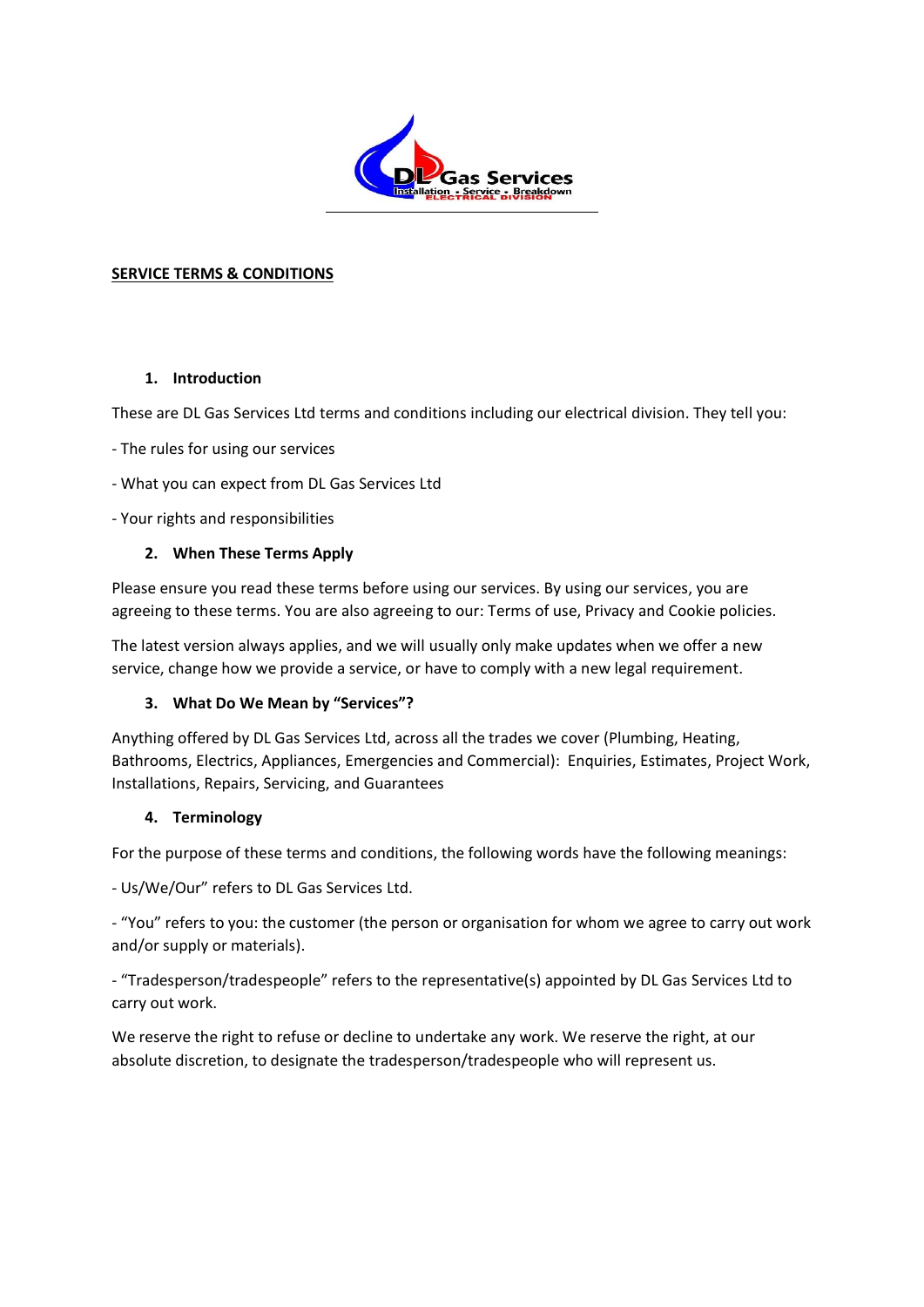### **5. Hourly Rate Work**

The total charge to you will consist of the cost(s) of:

- The first 1-60 minutes will be charged at our initial visit rate, travel time may be included in this if we are not already in the area.

- Labour (the amount of time spent by the trades person carrying out work) including all reasonable time spent in obtaining non-stocked materials, charged in accordance with our current hourly rates.

- Time charged for work completed will be rounded up to the next hour, so for example 1 hour 30 mins would be charged as 2 hours.

#### **6. Fixed Price Work**

The total charge to you will be given as a firm cost (manifest errors exempted), inclusive of labour and materials, and will be within 10% over the equivalent total hourly rate cost. Where a written estimate/quote has been supplied to you, the total charge outlined in the estimate/quote should not exceed the actual time taken by more than 20%, but may be revised in the following circumstances:

- If, after submission of the estimate/quote, you instruct us (in writing or verbally) to carry out additional work not referred to in the estimate/quote.

- If, after submission of the estimate/quote, there is an increase in the price of materials.

- If, after submission of the estimate/quote, it is discovered that further work needs to be carried out which were not anticipated when the estimate/quote was prepared.

- If, after submission of the estimate/quote, it is discovered that there was a manifest error when the estimate/quote was prepared.

- Requirement of a detailed Insurance Report (in addition to the estimate/quote and invoice) will incur a nominal charge of £25.00.

We will not be under any obligation to provide an estimate/quote to you and will only be bound by estimates/quotes given in writing to you and signed by an authorised representative. We will not be bound by any estimates/quotes given orally or in which manifest errors occur.

Unless otherwise stated our prices do not allow for the reinstatement of any shelving, boxing, work tops, skirting board, floorboards etc. that may have to be removed to enable us to carry out our works. Any such works carried out at the customer's request would be chargeable.

The company accepts no liability for the removal of any carpets, linoleum and special types of flooring, e.g. Tongue and grooved, parquet, hard wood or tiled floors in order to carry out the installation, except in circumstances where the company has been negligent.

The company will take all reasonable care to carry out the installation. However, you accept that the installation including removing or destroying existing fixtures or fittings may cause damage to your decorations and fittings in your home. This provision does not exclude the company's responsibility for damage, which is beyond which is reasonably commensurate with the installation. It is anticipated that certain areas in your home may need redecoration following completion of the central heating installation. This will be your responsibility and is not included in the price.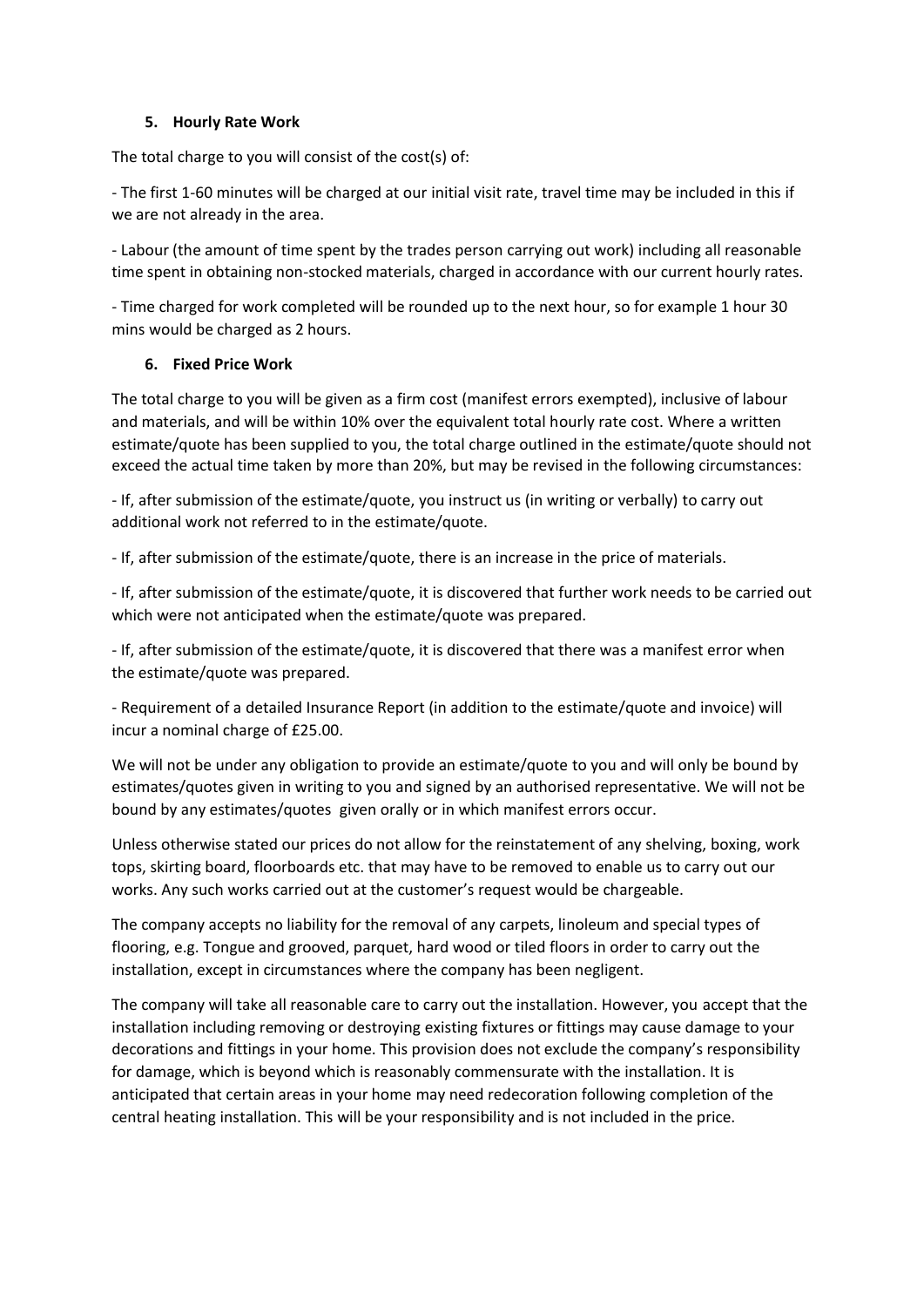# **7. Repair quotations**

Repair quotations are available on request, If we return to carry out a repair and you allow us to do this without requesting a quote it will be taken that you do not require a quote. We do not provide itemised quotations.

# **8. Offers & Incentives**

On an ongoing basis, at our discretion, we promote a selection of offers and incentives, these will be clearly defined including any specific terms & conditions. Offers and incentives may only be used in conjunction with each other at our discretion.

# **9. Material Collection**

Collection of non-stock items is chargeable, however:

- Time taken will be kept to a minimum and within reason and should not exceed 45 minutes.
- In the unforeseen circumstances that the collection time is likely to exceed 45 minutes, you will receive prior notification of the reason.

# **10. Invoices & Payment**

Upon your agreement for us to carry out estimated/quoted or Pre booked work, a deposit payment of 50% of the total is payable immediately as requested by the quote with details for payment. We reserve the right to request full payment in advance at our discretion.

Upon completion of work you will be invoiced, for which payment is due on receipt. DL Gas Services reserves the right to accrue a late fee charge of £20.00 plus vat and interest on any part of an invoice which remains unpaid at a rate of 4% over the base rate until payment is received by us in full. You accept sole liability to make payment in full. We do not provide itemised invoices.

### **11. Non Payment**

If invoices for works completed are not paid for by the due date shown on the invoice the debt may be passed to a Debt Collection Agency a charge of 20% of the outstanding amount will be added to the amount owed. Any additional fees and interest related to the collection of the outstanding monies will also be added to the amount due which the customer will be liable to pay for.

### **12. Timekeeping.**

Where the date and/or time for work to be carried out is agreed, we will use reasonable endeavour to ensure that the trades person attend accordingly. We accept no liability in respect of the non-attendance or late-attendance on site of the trades person, or for the late or non-delivery of materials. We will not be liable for any delay, or for the consequences of any delay, in performing any of our obligations if such delay is due to any cause beyond our reasonable control, and we will be entitled to a reasonable extension of the time for performing such obligations.

### **13. Cancellation**

If you need to cancel (or rearrange) your booking, you must notify us (preferably by telephone in working hours) by the end of the working day before the scheduled booking. Cancellations made further in advance should also be made by telephone, and you should request written confirmation from us, so that you are not liable to be charged. If you cancel your instructions more immediately prior to work being carried out, or materials being supplied, you will be liable for the cost of any time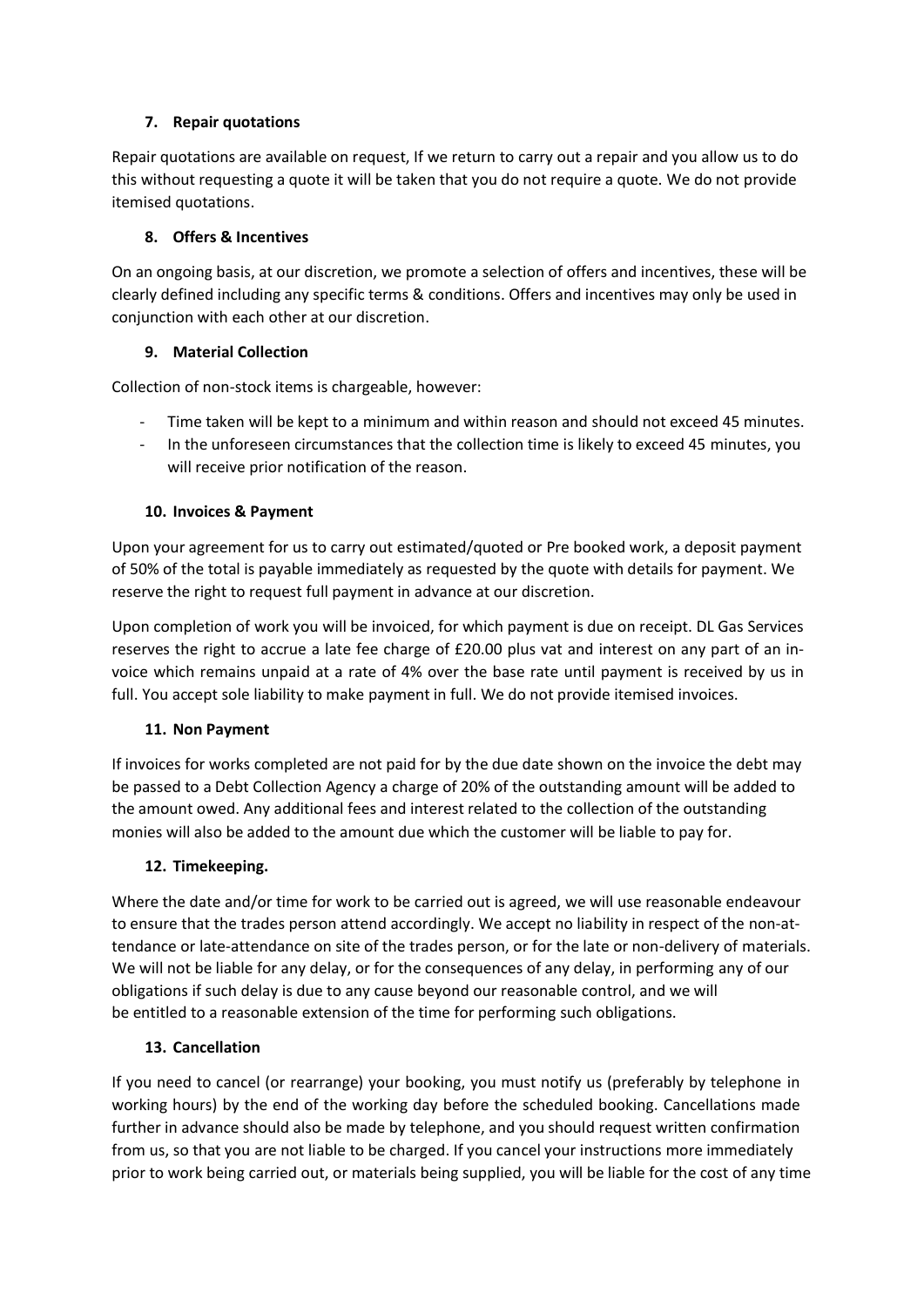and materials incurred by us, together with the profit that would have been made by us, in accordance with the original instructions.

### **14. Satisfaction**

DL Gas Services are committed to providing professional, top quality service to every customer. If, after we have carried out the work, you are not wholly satisfied with our service(s) you must provide us with written notice within 7 days. You must allow us, and our insurers, the opportunity to both inspect and carry out remedial work where appropriate. If you fail to notify us, as outlined above, then we will not be liable in respect of any defects in the work carried out.

#### **15. Guarantee**

For your peace of mind, we provide a 12-month guarantee on labour carried out by a DL Gas Services tradesperson, in respect of faulty workmanship only. This is active from the date of completion of work, in addition to any manufacturer's warranty/warranties.

The guarantee will become null & void if the work/appliance completed/supplied by us is:

- Subject to misuse or negligence.
- Repaired, modified or tampered with by anyone other than a DL Gas Services tradesperson. We accept no liability for, or guarantee suitability; materials supplied by you & will accept no liability for any consequential damage or fault.

### **We will not guarantee any work in respect of**:

- Blockages in waste or drainage systems.
- Any work undertaken on instruction from you and against the written or verbal advice of the tradesperson.
- Contaminate Fuel.

Work is only guaranteed in respect of work directly undertaken by us and full payment having been made. Any non-related faults arising from recommended work which has not been undertaken by us will not be guaranteed.

Where we agree to carry out work on installations of inferior quality (or over ten years old ) no warranty is given in respect of such work and we accept no liability in respect of the effectiveness of such work or otherwise.

### **16. Liability**

We will only be liable for rectifying our own guaranteed work, and will not be held responsible for any ensuing damage or claims resulting from other work overlooked or subsequently requested and not undertaken at the time.

We will not be held liable or responsible for any damage or defect resulting from work not fully guaranteed, or where you have been notified by the trades person either verbally or indicated in ticked boxes or in our comments/recommendations.

We shall not be held liable for any delay, or consequences of any delay, in performing our obligations if such a delay is due to any cause beyond our reasonable control and we shall be entitled to reasonable time extensions. If you request that we pump fuel from and old tank into a new tank we will not be held liable for any issues arising from contaminated fuel.